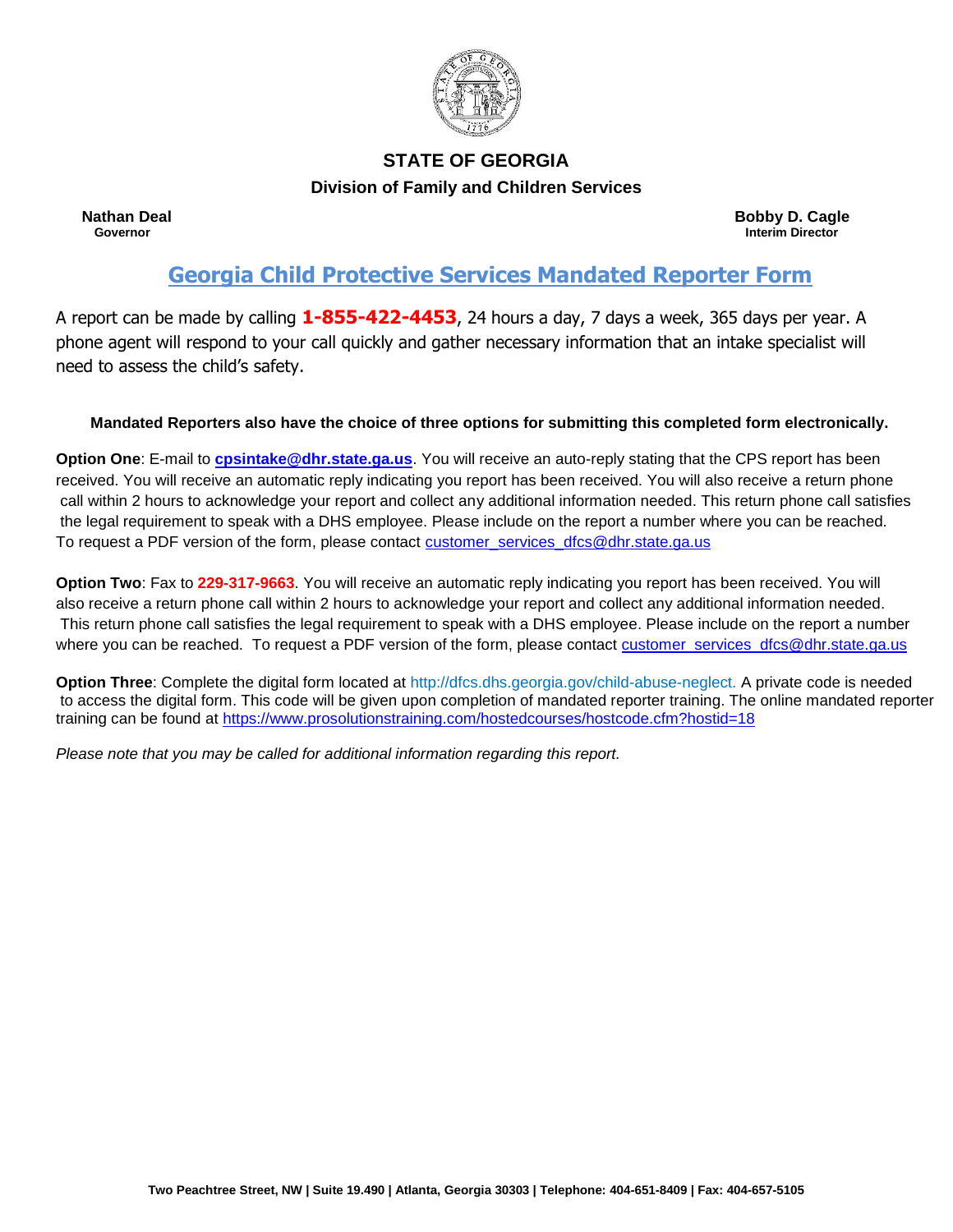| DATE: $\_\_\_\_\_\_\_\_\_\$          |                                                                                                                                                                                                                                                                                                                                                                                                                                                                                                                                                                                                                                       |               |            |                  |            |            |       |
|--------------------------------------|---------------------------------------------------------------------------------------------------------------------------------------------------------------------------------------------------------------------------------------------------------------------------------------------------------------------------------------------------------------------------------------------------------------------------------------------------------------------------------------------------------------------------------------------------------------------------------------------------------------------------------------|---------------|------------|------------------|------------|------------|-------|
| Time: $\_\_$                         | County where child resides: _____                                                                                                                                                                                                                                                                                                                                                                                                                                                                                                                                                                                                     |               |            |                  |            |            |       |
|                                      | Location of child at time of report:                                                                                                                                                                                                                                                                                                                                                                                                                                                                                                                                                                                                  |               |            |                  |            |            |       |
|                                      | Reporter's Name, Title, Telephone, & e-mail address:                                                                                                                                                                                                                                                                                                                                                                                                                                                                                                                                                                                  |               |            |                  |            |            |       |
|                                      | <b>Reporter's Organization and Organization address:</b>                                                                                                                                                                                                                                                                                                                                                                                                                                                                                                                                                                              |               |            |                  |            |            |       |
| <b>Primary Caretaker of Child:</b>   |                                                                                                                                                                                                                                                                                                                                                                                                                                                                                                                                                                                                                                       |               |            |                  |            |            |       |
| <b>Address of Primary Caretaker:</b> |                                                                                                                                                                                                                                                                                                                                                                                                                                                                                                                                                                                                                                       |               |            |                  |            |            |       |
| Reporter's relationship to Child:    |                                                                                                                                                                                                                                                                                                                                                                                                                                                                                                                                                                                                                                       |               |            |                  |            |            |       |
|                                      | Additional person (and contact information) who can be contacted if you, the reporter, are not available and<br>additional information is needed:                                                                                                                                                                                                                                                                                                                                                                                                                                                                                     |               |            |                  |            |            |       |
| child.                               | If you are the designated reporter for your agency (i.e. school counselor, law enforcement dispatch), please indicate the<br>primary staff-person in your organization who has firsthand knowledge of the suspected child maltreatment and/or knows the<br>child and family. DFCS's ability to speak directly with those having firsthand knowledge of the suspected child maltreatment<br>and/or knows the child and family is critical for assessment of short and long term safety and well-being of the alleged victim<br>Name, Contact Information and Best Time to Reach Staff-person with firsthand knowledge of child/family: |               |            |                  |            |            |       |
|                                      | Family Name/Who has custody of child(ren): _____                                                                                                                                                                                                                                                                                                                                                                                                                                                                                                                                                                                      |               |            |                  |            |            |       |
|                                      |                                                                                                                                                                                                                                                                                                                                                                                                                                                                                                                                                                                                                                       |               |            |                  |            |            |       |
|                                      |                                                                                                                                                                                                                                                                                                                                                                                                                                                                                                                                                                                                                                       |               |            |                  |            |            |       |
| <b>Mother's Residence:</b>           |                                                                                                                                                                                                                                                                                                                                                                                                                                                                                                                                                                                                                                       |               |            |                  |            |            |       |
| Mother's Employment: ____            | Mother's Telephone Number: _____ Marital Status: _____                                                                                                                                                                                                                                                                                                                                                                                                                                                                                                                                                                                |               |            |                  |            |            |       |
|                                      |                                                                                                                                                                                                                                                                                                                                                                                                                                                                                                                                                                                                                                       |               |            |                  |            |            |       |
| <b>Father's Residence:</b>           |                                                                                                                                                                                                                                                                                                                                                                                                                                                                                                                                                                                                                                       |               |            |                  |            |            |       |
| <b>Father's Employment:</b>          |                                                                                                                                                                                                                                                                                                                                                                                                                                                                                                                                                                                                                                       |               |            |                  |            |            |       |
|                                      | Father's Telephone Number: Marital Status:                                                                                                                                                                                                                                                                                                                                                                                                                                                                                                                                                                                            |               |            |                  |            |            |       |
|                                      | Language: ______ ALT Contact Info: _____                                                                                                                                                                                                                                                                                                                                                                                                                                                                                                                                                                                              |               |            |                  |            |            |       |
|                                      | If a school reporter, please indicate all Emergency Contact information on file with the school and date this information was                                                                                                                                                                                                                                                                                                                                                                                                                                                                                                         |               |            |                  |            |            |       |
| obtained from family:                |                                                                                                                                                                                                                                                                                                                                                                                                                                                                                                                                                                                                                                       |               |            |                  |            |            |       |
|                                      |                                                                                                                                                                                                                                                                                                                                                                                                                                                                                                                                                                                                                                       |               |            | <b>CHILDREN:</b> |            |            | Grade |
| <b>Child's Name</b>                  |                                                                                                                                                                                                                                                                                                                                                                                                                                                                                                                                                                                                                                       | <b>Victim</b> | <b>Sex</b> | Race             | <b>DOB</b> | <b>SSN</b> | Level |
|                                      |                                                                                                                                                                                                                                                                                                                                                                                                                                                                                                                                                                                                                                       |               |            |                  |            |            |       |
|                                      |                                                                                                                                                                                                                                                                                                                                                                                                                                                                                                                                                                                                                                       |               |            |                  |            |            |       |
|                                      |                                                                                                                                                                                                                                                                                                                                                                                                                                                                                                                                                                                                                                       |               |            |                  |            |            |       |
|                                      |                                                                                                                                                                                                                                                                                                                                                                                                                                                                                                                                                                                                                                       |               |            |                  |            |            |       |
|                                      |                                                                                                                                                                                                                                                                                                                                                                                                                                                                                                                                                                                                                                       |               |            |                  |            |            |       |
|                                      |                                                                                                                                                                                                                                                                                                                                                                                                                                                                                                                                                                                                                                       |               |            |                  |            |            |       |
|                                      |                                                                                                                                                                                                                                                                                                                                                                                                                                                                                                                                                                                                                                       |               |            |                  |            |            |       |
|                                      |                                                                                                                                                                                                                                                                                                                                                                                                                                                                                                                                                                                                                                       |               |            |                  |            |            |       |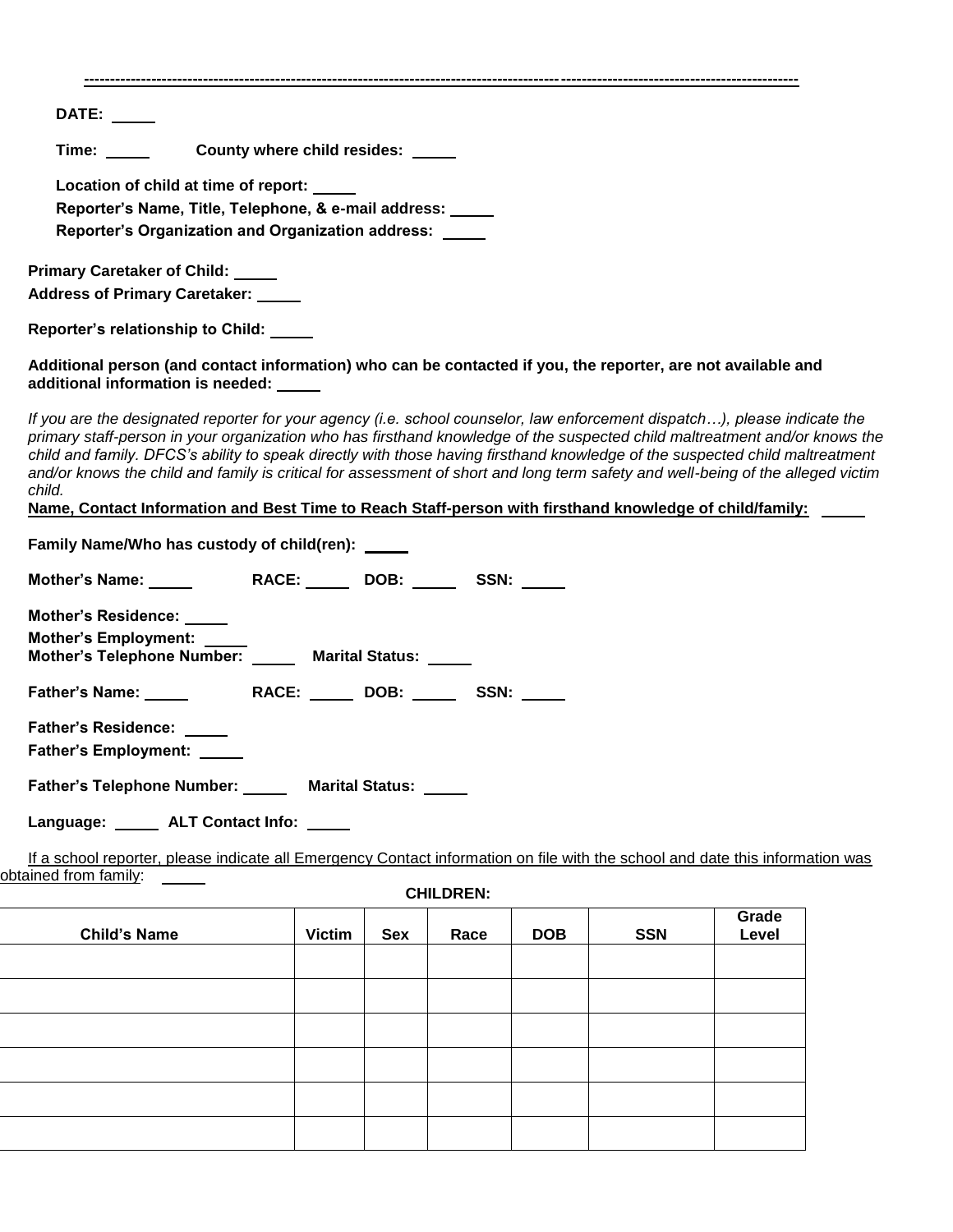### **OTHER HOUSEHOLD MEMBERS:**

| <b>Name</b> | <b>RELATIONSHIP</b><br><b>To Primary</b><br>Caretaker | LANGUAGE | <b>MARITAL</b><br><b>STATUS</b> | Race | <b>DOB</b> | <b>SSN</b> |
|-------------|-------------------------------------------------------|----------|---------------------------------|------|------------|------------|
|             |                                                       |          |                                 |      |            |            |
|             |                                                       |          |                                 |      |            |            |
|             |                                                       |          |                                 |      |            |            |
|             |                                                       |          |                                 |      |            |            |
|             |                                                       |          |                                 |      |            |            |

#### **OTHER ADULTS OF SIGNIFICANCE NOT RESIDING IN HOME:**

| <b>Name</b> | <b>RELATIONSHIP</b><br><b>To Primary</b><br><b>Caretaker</b> | <b>LANGUAGE</b> | <b>MARITAL</b><br><b>STATUS</b> | Race | <b>DOB</b> | <b>SSN</b> |
|-------------|--------------------------------------------------------------|-----------------|---------------------------------|------|------------|------------|
|             |                                                              |                 |                                 |      |            |            |
|             |                                                              |                 |                                 |      |            |            |
|             |                                                              |                 |                                 |      |            |            |

*Would you like to be notified if an investigation is completed and whether abuse is substantiated or unsubstantiated? Please indicate Yes \_\_\_\_\_ or No*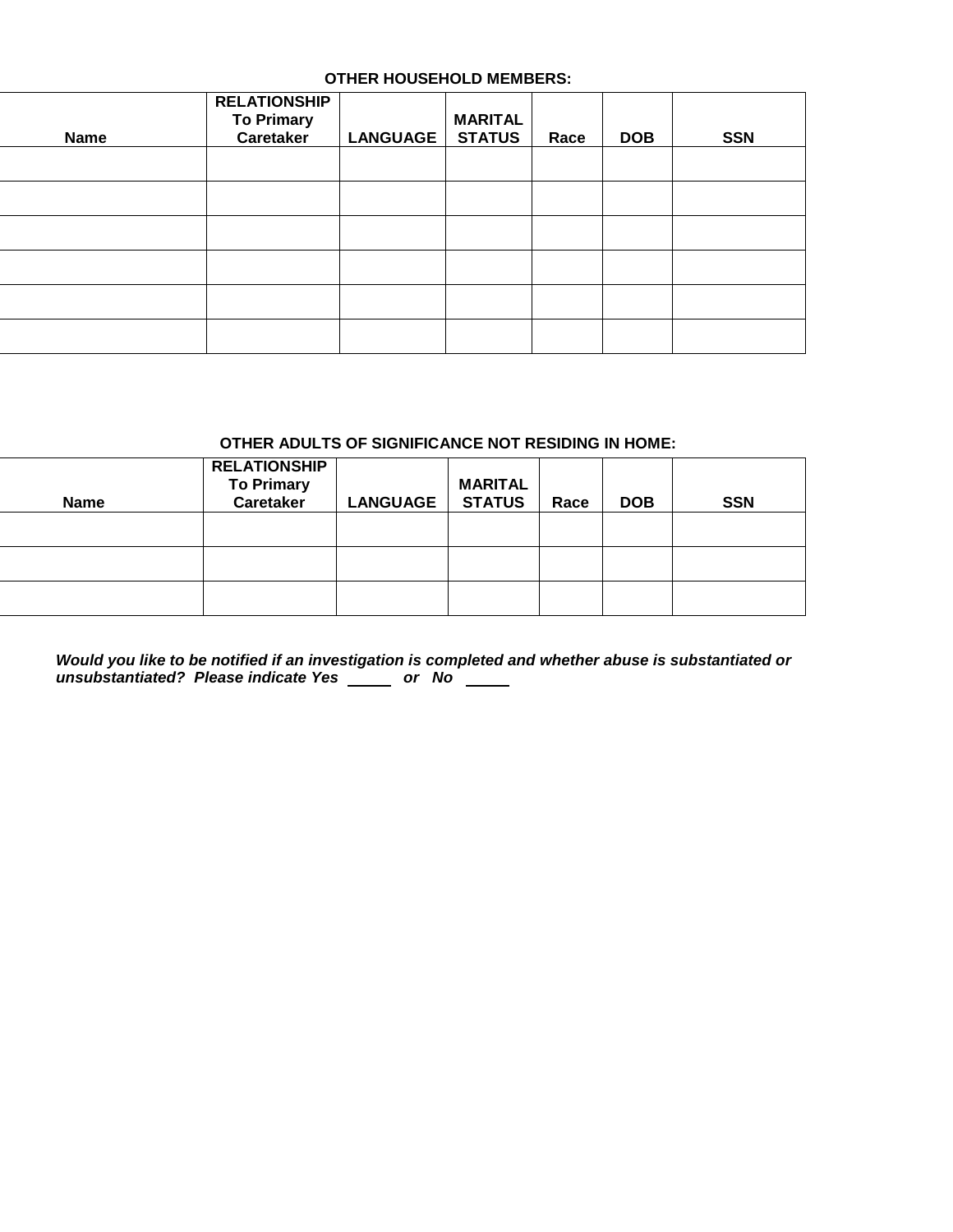**The following information is critical to ensuring that we respond appropriately to this report of suspected child maltreatment. The importance of your supplying as much and as detailed information as possible for each of these areas cannot be stressed enough. (The sections will expand to accommodate as much information as you enter.)** 

**Specific Concern** *(What are your specific concerns about the child(ren)? Has something happened to the child? If so, what happened? When and where did it occur and who was involved? Was an object used and if so, what type of object? How serious is the harm to the child?)Provide a detailed description of your specific concern.* 

**Circumstances surrounding your concern:** *(What was going on with the family before, during and after the specific circumstance/event/alleged child maltreatment you are concerned about? Where were the children at the time and where are they now? What did the child say happened? What is the caregiver's explanation? How do you know about this circumstance/event/alleged maltreatment? Is your concern an ongoing concern with the children? Has this specific concern, or any other concerns about this child, come to your attention previously? If so, please provide an explanation of prior concerns you have. Who else knows about this? Were the police called? If so what is the officer's name?*

**Child Functioning** (*Describe each child's day to day functioning in relation to other children their age. What is the child's overall appearance, health and wellbeing? Does the child(ren) have any behavioral, mental, emotional, intellectual or physical disabilities? If so what and how does it affect their functioning? Is child(ren) receiving services from any agency? If so who and what for? Are they on any medications? Do they get meds regularly? If school age what grade? On grade level? Describe attendance/discipline issues/general performance. How do the child(ren) interact with their peers? Has child(ren) expressed concerns about going home? If so what concerns and why?*

**Parenting Discipline** *How do the parents manage the child's behaviors? What do the parents do when the child gets in trouble? How do they view the purpose of discipline? Do they have house rules for the children and if so, what are they? What kind of things does the child get in trouble for? Is the caregiver ever out of control when disciplining the child? If so, explain when and the circumstances.*

**General Parenting** *(What is the overall parenting style of the parents—structured, strict, laid-back….? How do the parents/child(ren) interact? Do parents seem to understand the child(ren's) needs? Are they able to meet these needs? Why or why not? Does the caregiver have realistic expectations of child(ren) given the child's age/functioning? Explain. Describe how caregiver accesses and uses available resources to provide basic needs for the children. Who usually cares for the child(ren)? Are the parents living in the same home? If not, is the non-residential parent involved with the child? Describe how caretakers react to bad behavior. Describe how they show love and nurturing.*

**Adult Functioning (**What is the *overall functioning of each parent on a personal level-- rather than as a parent?) How does the caretaker care for themselves? Are they employed? If so what shift?Stable employment? Who cares for child when they are at work? Do caregivers have a steady source of income? Stable housing? Are there any concerns relating to mental health, substance abuse, domestic violence? If yes, what frequency? How do the parents respond when you approach them with concerns?*